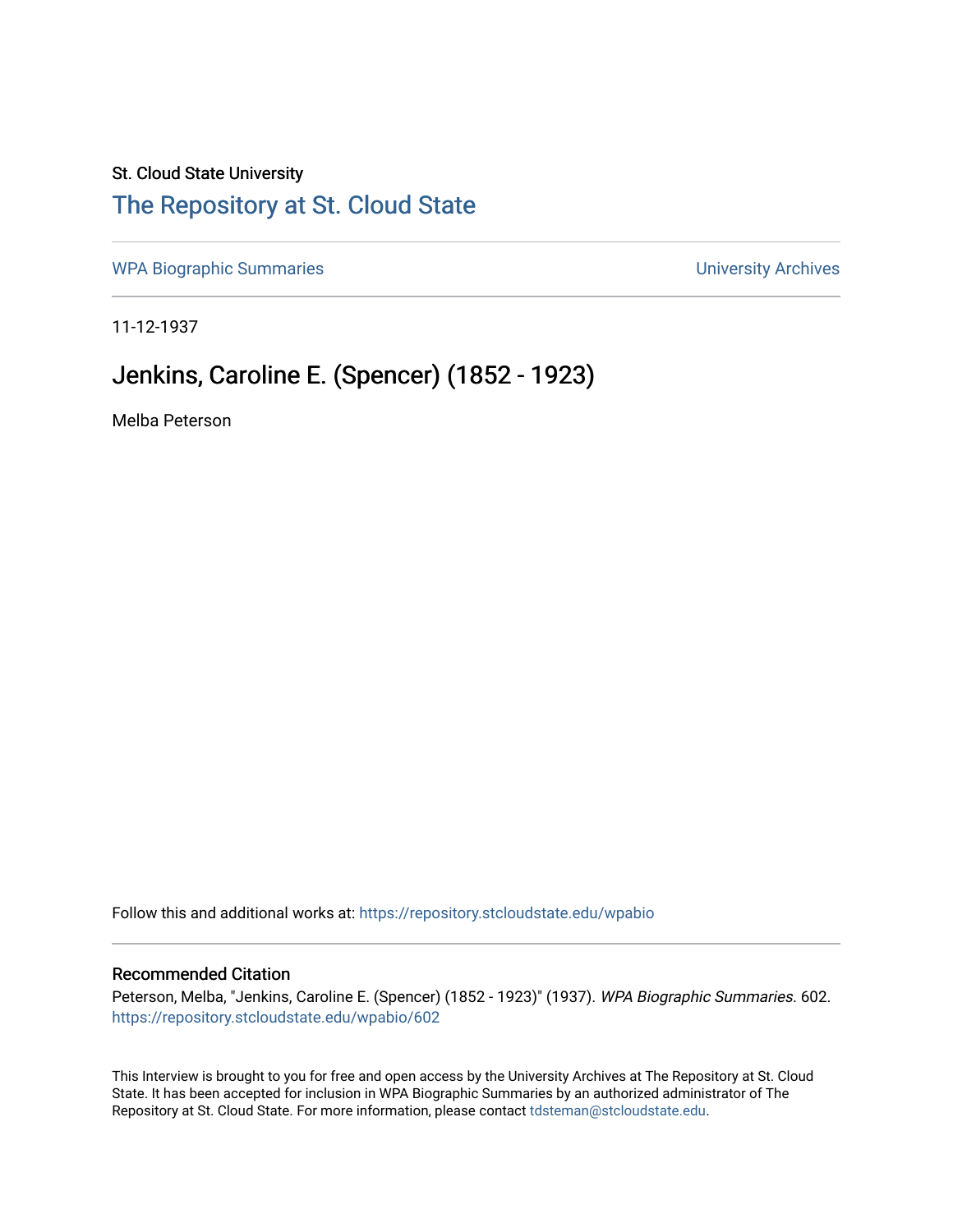## JENKINS, CAROLINE E. (SPENCER) File No.  $5 - 618$

Caroline Spencer was born in Jefferson, Ashtahula County, Ohio. on September 9, 1852. In 1864, her parents settled on a homestead about eight miles west of Sauk Centre. She was **a** daughter of Denna and **Julia**  M. Spencer.

Caroline Spencer married James Jenkins on March 7, 1871. He was living on a homestead east of Sauk Centre.

In 1877, James and Caroline (Spencer) Jenkins moved to a home on the north side of the river where they lived for years.

Both James and Caroline Jenkins were charter members of the B. R. Palmer Post, G. A. R. and the W. R. C. Caroline Jenkins was also an active member of the Order of Macabees.

James and Caroline (Spencer) Jenkins had five children, namely, Fred H. of Regina, Canada; Mrs. L. P. Grundman, of Grand Forks, North Dakota; Charles D. of Whitefish, Montana; Adelbert W., of Coleraine, Minnesota, and Mrs. William Ceynar, of Eagle Bend, Minnesota. The boys are all railroad engineers.

Caroline E. ( Spencer) Jenkins died on March 11, 1923. She is buried in Greenwood Cemetery.

> Copied from: Sauk Centre Herald of March1933. Date Copied: November 12, 1937 By: Melba Peterson